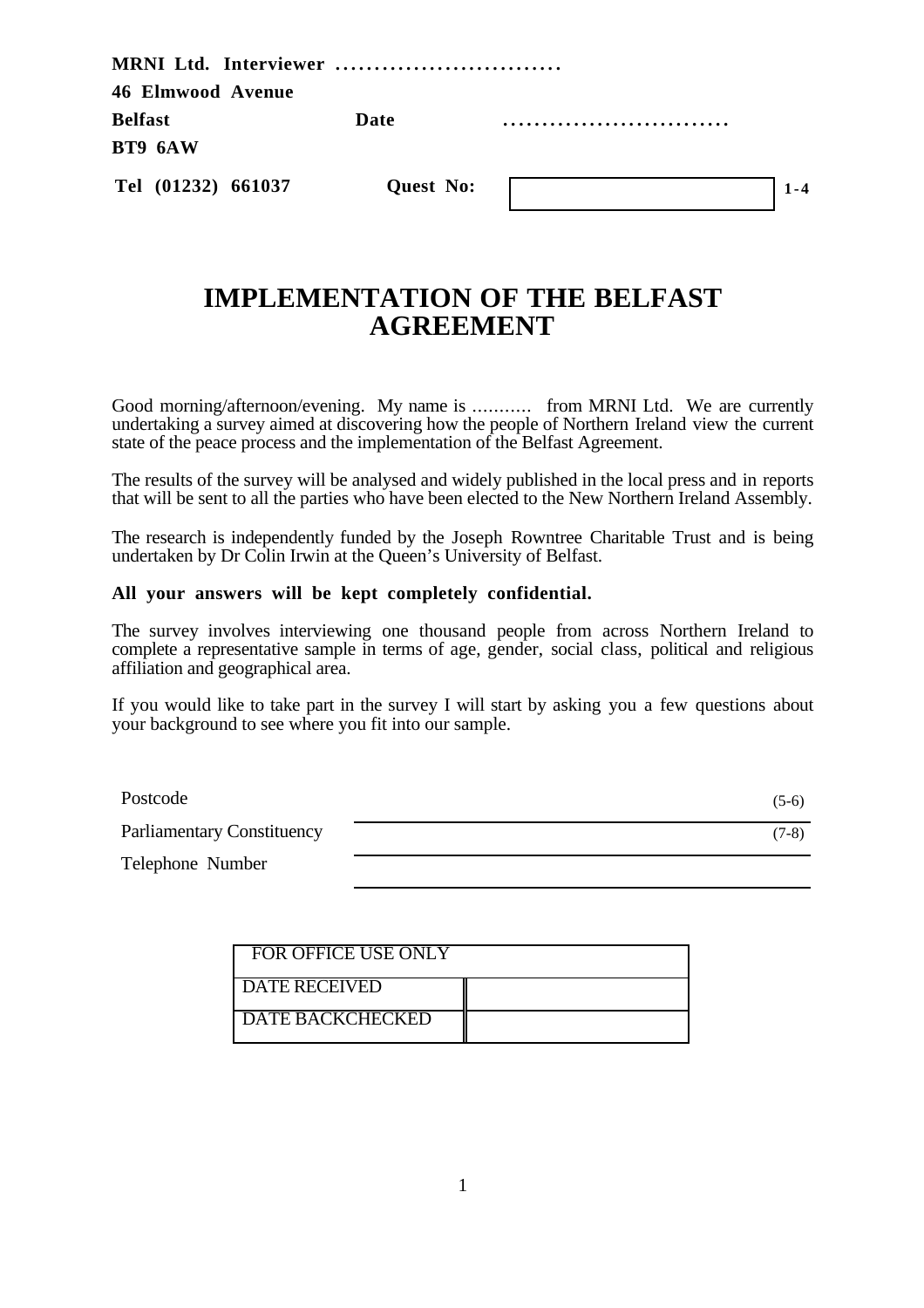## **Background Questions**

It is very important that we answer all the questions in this section to ensure that we have given every section of the community a chance to participate in the survey. Please remember that all responses are totally CONFIDENTIAL.

### **A. Age**

Please indicate into which of the following age ranges you may be placed.

### **SHOWCARD 1**

| $\sqrt{18 - 24}$     | 12 |
|----------------------|----|
| $25 - 34$            | 21 |
| $\overline{35}$ - 44 | 20 |
| $45 - 54$            | 16 |
| $\overline{55}$ - 64 | 13 |
| 65 and over          | 18 |

**B. Gender** (Interviewer to code)

 $\overline{a}$ 

| Male   |  |  |
|--------|--|--|
| Female |  |  |

## **C. Occupation**

What is or was the occupation of the chief wage earner in your household?

| AB             | 12 |
|----------------|----|
| C <sub>1</sub> | 27 |
| C2             | 24 |
| DE             | 37 |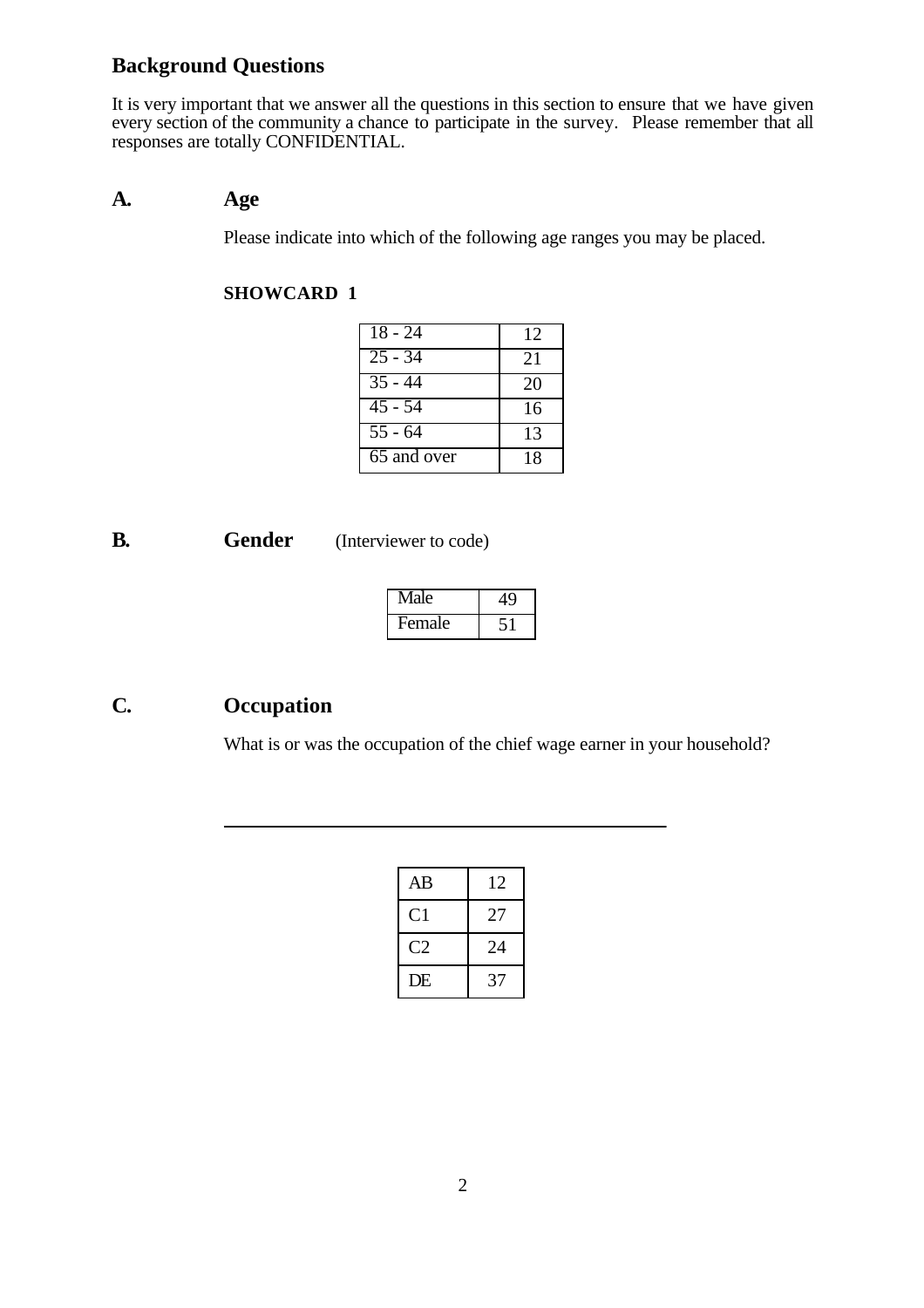# **D. Religion**

Could you please tell me which of the following best describes your religion? (Please remember that all responses are totally CONFIDENTIAL).

### **SHOWCARD 2**

| <b>Protestant</b> | 51 |
|-------------------|----|
| Catholic          | 39 |
| Other             |    |
| Refused           |    |

## **E. Political support**

Which ONE of these Northern Ireland political parties do you support?

#### **SHOWCARD 3**

| UUP/Ulster Unionist Party/OUP/Official Unionist Party | 22     |
|-------------------------------------------------------|--------|
| <b>SDLP/Social Democratic Labour Party</b>            | 20     |
| <b>DUP/Democratic Unionist Party</b>                  | 12     |
| Sinn Féin                                             | 13     |
| <b>Alliance</b>                                       | 6      |
| <b>PUP/Progressive Unionist Party</b>                 | 4      |
| Woman's Coalition Party of Northern Ireland           |        |
| <b>UUAP/United Unionist Assembly Party</b>            |        |
| <b>NIUP/Northern Ireland Unionist Party</b>           | $\ast$ |
| <b>UKUP/United Kingdom Unionist Party</b>             | $\ast$ |
| Other(Write in)                                       |        |
| <b>Refused</b>                                        | l 6    |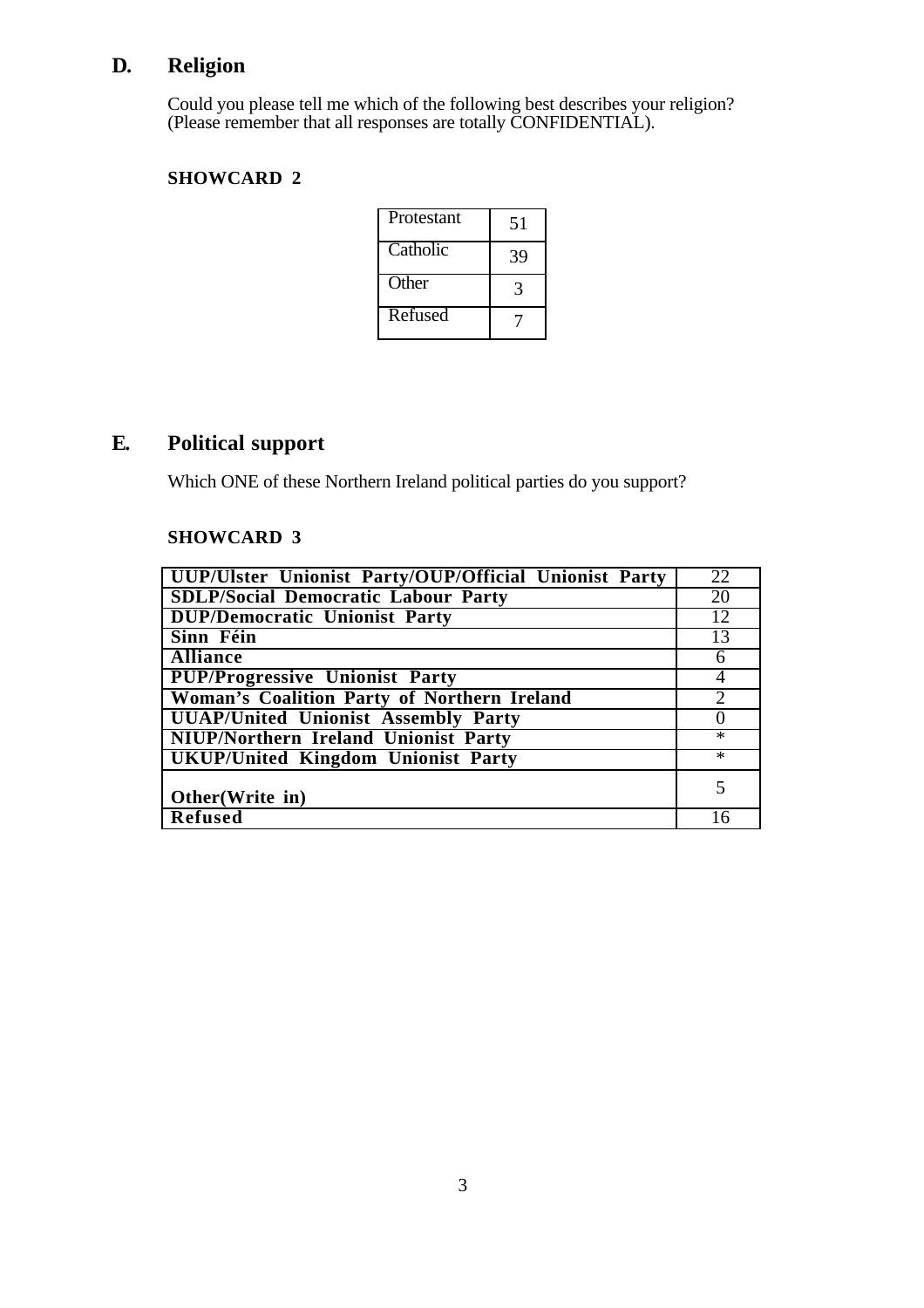## **1 – Making the peace process work**

On May 22<sup>nd</sup> 1998 a majority of the people of Northern Ireland and of the Republic of Ireland accepted the terms of the Belfast Agreement. The Agreement makes many compromises and contains elements that have been included for one community or the other in the hope that the overall package might eventually lead to peace.

From the different parts of the Belfast Agreement listed below please indicate how important you feel each is for the eventual success of the peace process. Please indicate which ones you consider to be 'Very important', 'Important', 'Of some importance', 'Of little importance' or 'Of no importance at all'.

#### **SHOWCARD 4**

|                                           | Very            | Important       | Of some    | Of little  | $Of$ no        |
|-------------------------------------------|-----------------|-----------------|------------|------------|----------------|
|                                           | important       |                 | importance | importance | importance at  |
|                                           |                 |                 |            |            | all            |
| The New Northern Ireland Assembly.        | 47              | 40              | 8          | 4          | 3              |
| North/South bodies.                       | 34              | 33              | 18         | 8          |                |
| The British/Irish Council.                | 29              | 30              | 22         | 11         | $\overline{8}$ |
| The Equality Commission.                  | 40              | 36              | 16         | 6          | 3              |
| The New Human Rights Commission.          | 39              | $\overline{37}$ | 15         | 6          | $\overline{3}$ |
| A Bill of Rights for Northern Ireland.    | 41              | 36              | 15         | 5          | $\overline{3}$ |
| The reform of the police service.         | 32              | 23              | 16         | 14         | 14             |
| The reform of the justice system.         | 33              | 26              | 18         | 13         | 10             |
| The early release of prisoners.           | 23              | 18              | 19         |            | 23             |
| The Commission for Victims.               | 39              | $\overline{35}$ | 16         | 6          | 4              |
| Decommissioning of paramilitary weapons.  | 57              | 27              |            | 5          | $\overline{4}$ |
| The demilitarisation of Northern Ireland. | 33              | 27              | 16         | 13         | 12             |
| Changes to the Irish Constitution.        | 32              | 29              | 18         | 12         | 9              |
| Changes to British constitutional law.    | $\overline{27}$ | 28              | 22         | 13         | 10             |
| All parts of the Agreement together.      | 44              | 35              | 16         | 3          | 3              |

Do you want the Belfast Agreement to work?

| í es |  |
|------|--|
| Э    |  |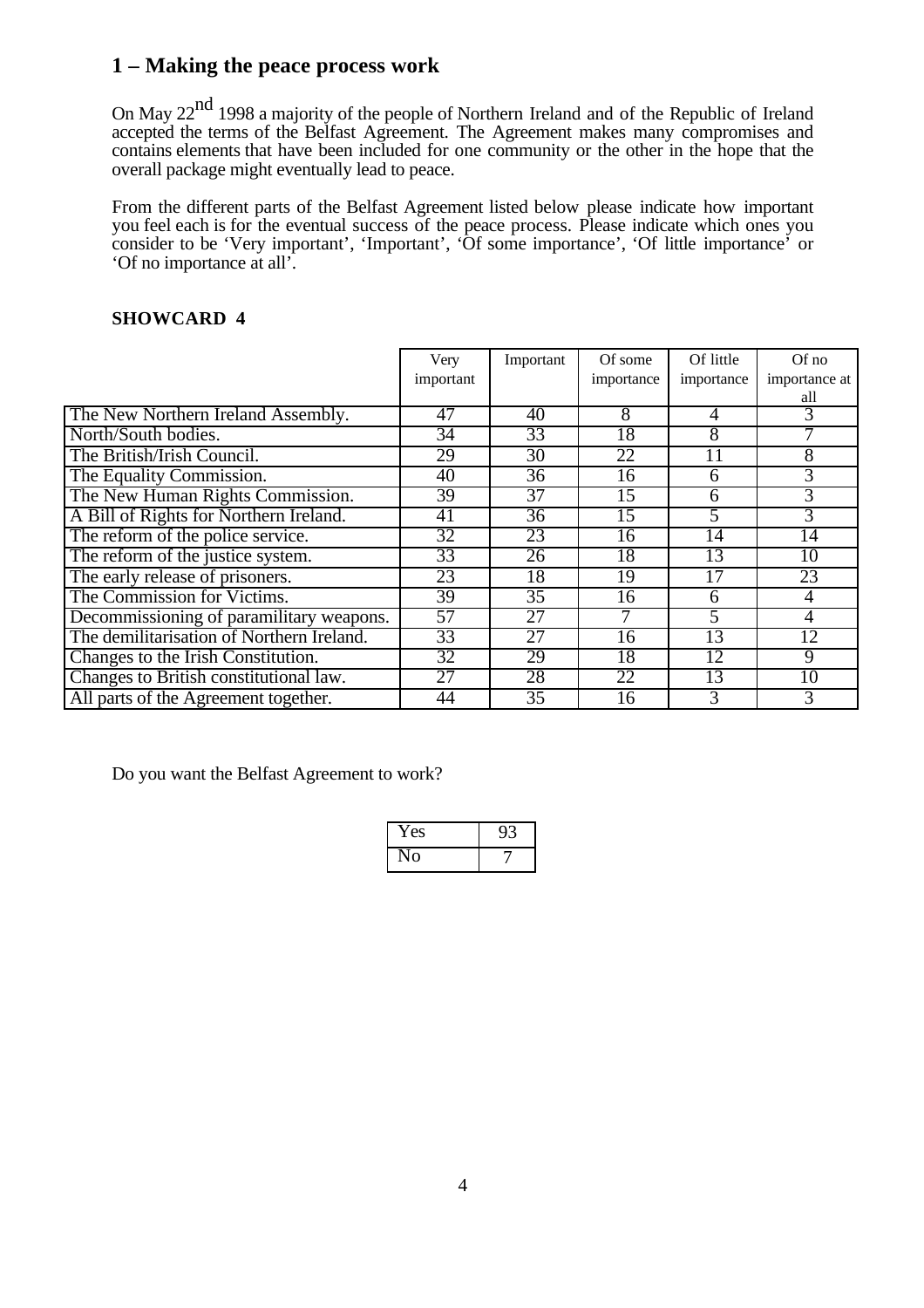## **2 – Paramilitary activity and decommissioning.**

The Belfast Agreement requires a "commitment to non-violence and exclusively peaceful and democratic means" and for "All participants…… to use any influence they have, to achieve the decommissioning of all paramilitary arms within two years....."

The implementation of these parts of the agreement can be undertaken in a number of different ways. Please indicate which ones you consider to be 'Very important', 'Important', 'Of some importance', 'Of little importance' or 'Of no importance at all'.

#### **SHOWCARD 5**

|                                                                                                                                | Very      | Important | Of some        | Of little      | $Of$ no        |
|--------------------------------------------------------------------------------------------------------------------------------|-----------|-----------|----------------|----------------|----------------|
|                                                                                                                                | important |           | importance     | importance     | importance at  |
|                                                                                                                                |           |           |                |                | all            |
| The maintenance of the IRA cease-fire.                                                                                         | 84        | 13        | 2              | $\ast$         |                |
| The maintenance of the UVF cease-fire.                                                                                         | 83        | 14        | 2              | $\ast$         |                |
| An end to all paramilitary beatings and<br>violence.                                                                           | 79        | 15        | 3              |                |                |
| An end to all paramilitary recruiting and<br>targeting.                                                                        | 78        | 16        | 3              |                | 2              |
| An end to all other paramilitary activity.                                                                                     | 80        | 15        | $\overline{3}$ |                |                |
| The start or act of 'token' decommissioning<br>undertaken by the LVF last year.                                                | 64        | 22        | 7              | 3              | 4              |
| A start or act of 'token' decommissioning<br>by the IRA.                                                                       | 72        | 17        | $\overline{4}$ | 2              | $\overline{4}$ |
| A start or act of 'token' decommissioning<br>by the UVF.                                                                       | 71        | 18        | 5              | $\overline{2}$ | 4              |
| For Sinn Féin "to use any influence they<br>have, to achieve the decommissioning of all<br>paramilitary arms within two years" | 74        | 17        | 3              | 2              | 3              |
| For the PUP "to use any influence they<br>have, to achieve the decommissioning of all<br>paramilitary arms within two years"   | 73        | 18        | 4              |                | 3              |

## **3 – British security arrangements and policing.**

With regards to policing the Patton Commission is to make recommendations for the establishment of a new "police service that can enjoy widespread support from, and is seen as an integral part of, the community as a whole".

Do you consider this provision of the Belfast Agreement to be 'Very important', 'Important', 'Of some importance', 'Of little importance' or 'Of no importance at all'.

| Verv      | Important | Of some    | Of little  | Of no         |
|-----------|-----------|------------|------------|---------------|
| important |           | importance | importance | importance at |
|           |           |            |            |               |
|           |           |            |            |               |

"Consistent with the level of threat" the Belfast Agreement requires the British Government to deal with security arrangements in a number of different ways. Please indicate which ones you consider to be 'Very important', 'Important', 'Of some importance', 'Of little importance' or 'Of no importance at all'.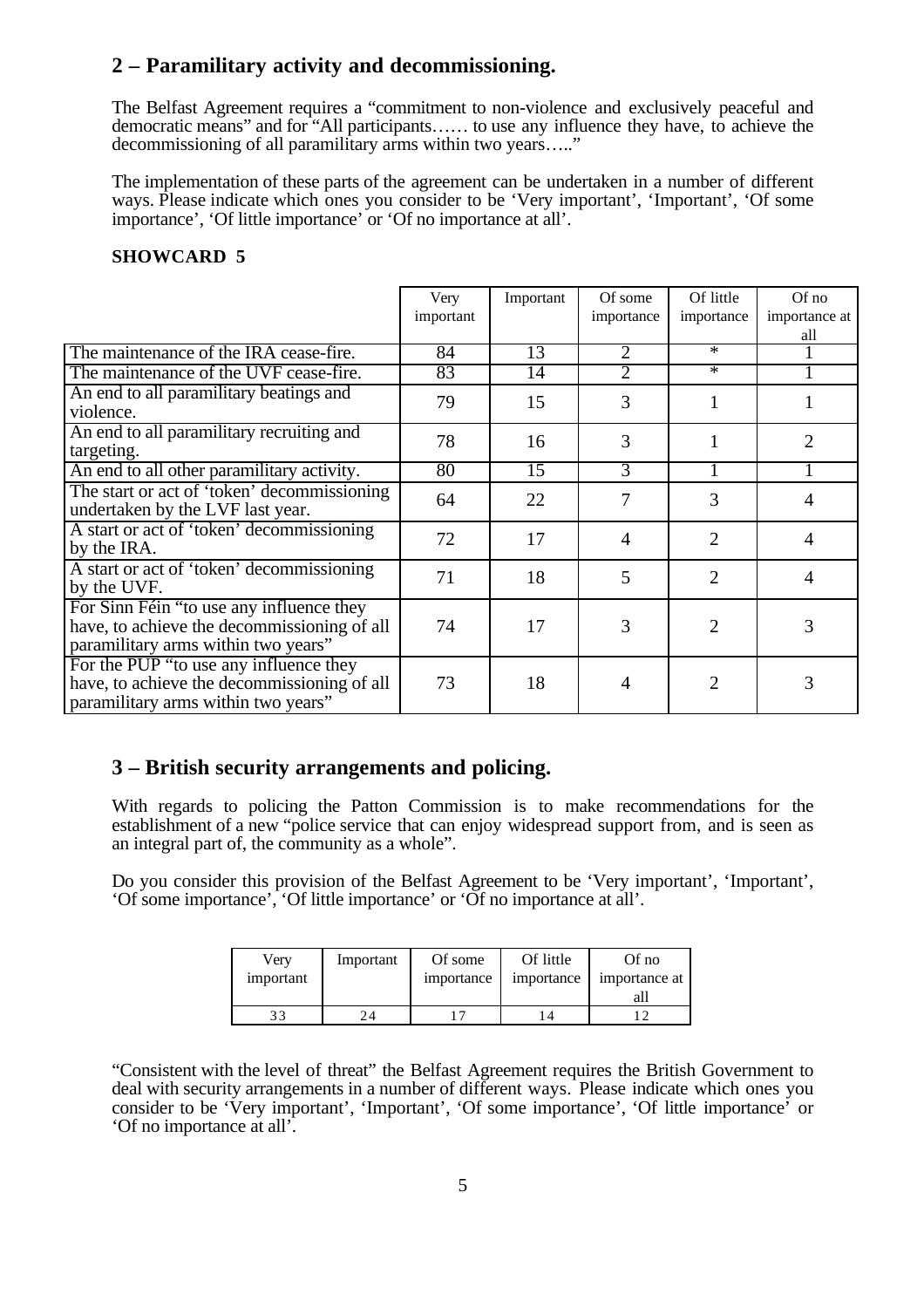#### **SHOWCARD 6**

|                                                                                                                                                        | Very      | Important | Of some    | Of little  | Of no         |
|--------------------------------------------------------------------------------------------------------------------------------------------------------|-----------|-----------|------------|------------|---------------|
|                                                                                                                                                        | important |           | importance | importance | importance at |
|                                                                                                                                                        |           |           |            |            | all           |
| "the reduction of the numbers and role of<br>the Armed Forces deployed in Northern<br>Ireland to levels compatible with a normal<br>peaceful society;" | 32        | 26        | 19         | 14         | 10            |
| "the removal of security installations;"                                                                                                               | 26        | 25        | 22         | 16         | 12            |
| "the removal of emergency powers in<br>Northern Ireland; and"                                                                                          | 27        | 22        | 23         | 16         | 12            |
| "other measures appropriate to and<br>compatible with a normal peaceful society."                                                                      | 33        | 32        | 18         |            |               |

### **4 - Devolution of powers**

Under the terms of the Belfast Agreement it has been agreed that the New Assembly will establish ten departments to manage powers devolved to Northern Ireland from Westminster.

Please indicate which ones you consider to be 'Very important', 'Important', 'Of some importance', 'Of little importance' or 'Of no importance at all'.

#### **SHOWCARD 7**

#### **Areas of responsibility devolved to the New Northern Ireland Assembly**

|                                                          | Very<br>important | Important | Of some<br>importance | Of little<br>importance | $Of$ no<br>importance at |
|----------------------------------------------------------|-------------------|-----------|-----------------------|-------------------------|--------------------------|
|                                                          |                   |           |                       |                         | all                      |
| <b>Agriculture and Rural Development</b>                 | 41                | 41        | 14                    | 3                       |                          |
| Environment                                              | 42                | 43        | 12                    |                         |                          |
| <b>Regional Development</b>                              | 44                | 42        |                       |                         |                          |
| Social Development                                       | 44                | 42        | 10                    |                         |                          |
| Education                                                | 59                | 35        |                       |                         |                          |
| Higher and Further Education, Training and<br>Employment | 59                | 35        |                       |                         |                          |
| Enterprise, Trade and Investment                         | 52                | 38        | 8                     |                         |                          |
| Culture, Arts and Leisure                                | 33                | 39        | 18                    |                         |                          |
| Health, Social Services and Public Safety                | 59                | 35        |                       |                         |                          |
| <b>Finance and Personal</b>                              | 43                | 44        | 12                    |                         |                          |

In the New Northern Ireland Assembly the Office of the First Minister and Deputy First Minister will have special responsibility for equality. Do you think it would be better if the New Northern Ireland Assembly had a separate 'Department of Equality'?

| 'es            |  |
|----------------|--|
| $\overline{0}$ |  |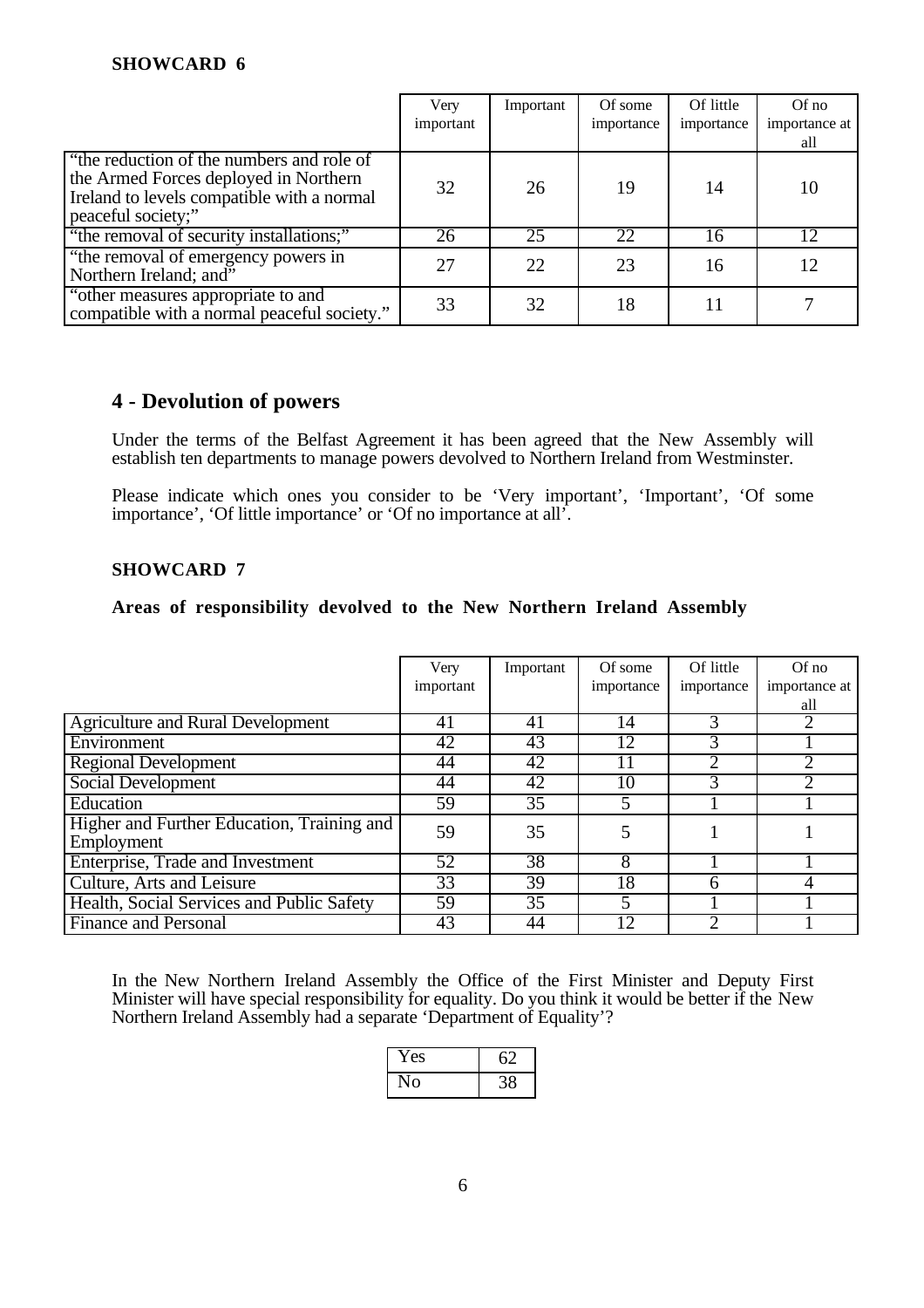## **5 - Cross border bodies**

Under the terms of the Belfast Agreement it has been agreed that six implementation bodies will be established to manage projects in the North and South of Ireland as well as six areas for more general co-operation between the Republic and Northern Ireland.

Please indicate which ones you consider to be 'Very important', 'Important', 'Of some importance', 'Of little importance' or 'Of no importance at all'.

#### **SHOWCARD 8**

#### **North/South implementation bodies which jointly develop policies on matters of mutual benefit - and implement them.**

|                                       | Very      | Important | Of some    | Of little  | Of no         |
|---------------------------------------|-----------|-----------|------------|------------|---------------|
|                                       | important |           | importance | importance | importance at |
|                                       |           |           |            |            | all           |
| Inland Waterways                      | 24        | 40        | 22         |            |               |
| <b>Food Safety</b>                    | 44        | 39        |            |            |               |
| <b>Trade and Business Development</b> | 44        | 37        |            |            |               |
| <b>Special EU Programs</b>            | 34        | 43        | 16         |            |               |
| Language (Irish and Ulster Scots)     | 23        | 28        | 18         | ۱6         |               |
| <b>Aquaculture and Marine Matters</b> | 25        | 37        |            |            |               |

North/South areas of co-operation with joint development of policies on matters of mutual benefit - but with separate implementation.

|             | Very            | Important | Of some    | Of little  | Of no         |
|-------------|-----------------|-----------|------------|------------|---------------|
|             | important       |           | importance | importance | importance at |
|             |                 |           |            |            | all           |
| Transport   | $\overline{37}$ | 47        |            |            |               |
| Agriculture | 39              | 44        | 12         |            |               |
| Education   | 47              | 39        | 10         |            |               |
| Health      | 50              | 36        |            |            |               |
| Environment | 40              | 43        | 10         |            |               |
| Tourism     | 42              | 43        | 10         |            |               |

Please also indicate which of these areas of general co-operation you think should eventually become matters for implementation in both the North and South.

|             | Co-operation | Implementation |
|-------------|--------------|----------------|
|             | only         | North and      |
|             |              | South          |
| Transport   | 46           | 54             |
| Agriculture | 45           | 55             |
| Education   | 59           |                |
| Health      | 60           |                |
| Environment | 43           |                |
| Tourism     | 36           |                |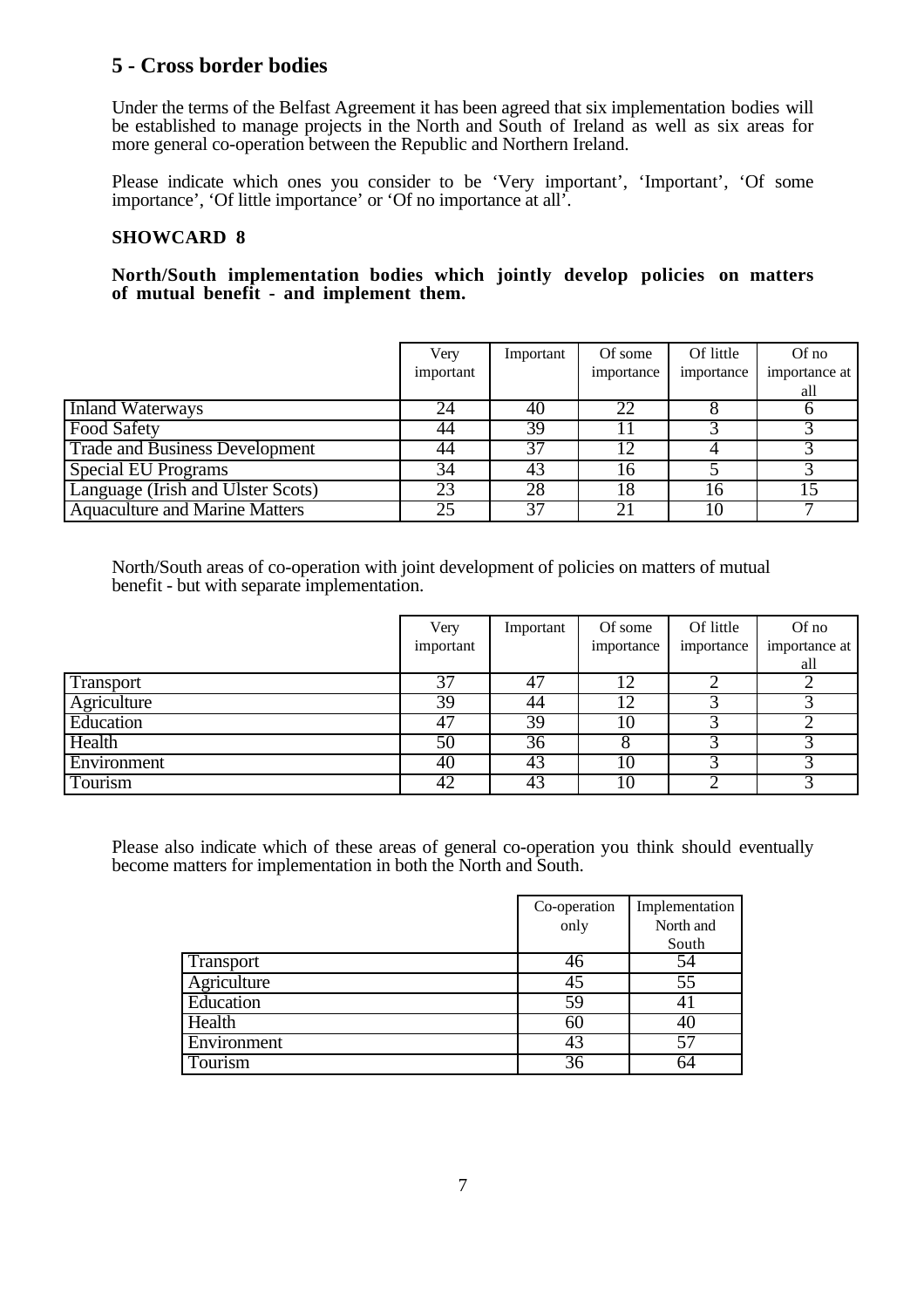## **6 - Establishing the Executive**

Under the terms of the Belfast Agreement it has been agreed that an Executive should be established in the New Northern Ireland Assembly comprised of the First Minister, Deputy First Minister, three UUP Ministers, three SDLP Ministers, two DUP Ministers and two Sinn Féin Ministers.

This Executive is essential for the successful working of all the new institutions of government created under the terms of the Belfast Agreement.

From the different possibilities listed below what do you think will happen if the Executive is not established or if Sinn Féin are excluded from it. Please indicate which ones you consider to be 'Very probable', 'Probable', 'Not sure' about, 'Improbable' or 'Very improbable'.

|                                                                                                                            | Very<br>probable | Probable | Not sure | Improbable | Very<br>improbable    |
|----------------------------------------------------------------------------------------------------------------------------|------------------|----------|----------|------------|-----------------------|
| The Belfast Agreement and peace process<br>will collapse because Unionists will not<br>work the Agreement in good faith.   | 21               | 25       | 30       | 15         | 9                     |
| The Belfast Agreement and peace process<br>will collapse because Republicans will not<br>work the Agreement in good faith. | 23               | 27       | 27       | 13         | 9                     |
| Dissident Republican paramilitary groups<br>will become more active.                                                       | 37               | 32       | 23       | 5          | 3                     |
| The IRA and other Republican groups will<br>break their cease-fires and return to war.                                     | 33               | 25       | 26       | 11         | 5                     |
| Dissident Loyalist paramilitary groups will<br>become more active.                                                         | 30               | 37       | 24       | 6          | $\mathcal{D}_{\cdot}$ |
| The UVF and other Loyalist groups will<br>break their cease-fires and return to war.                                       | 25               | 29       | 32       | 10         | $\overline{4}$        |
| The British and Irish governments will<br>impose the terms of the Belfast Agreement<br>through Joint Authority.            | 22               | 27       | 37       | 10         | 5                     |

#### **SHOWCARD 9**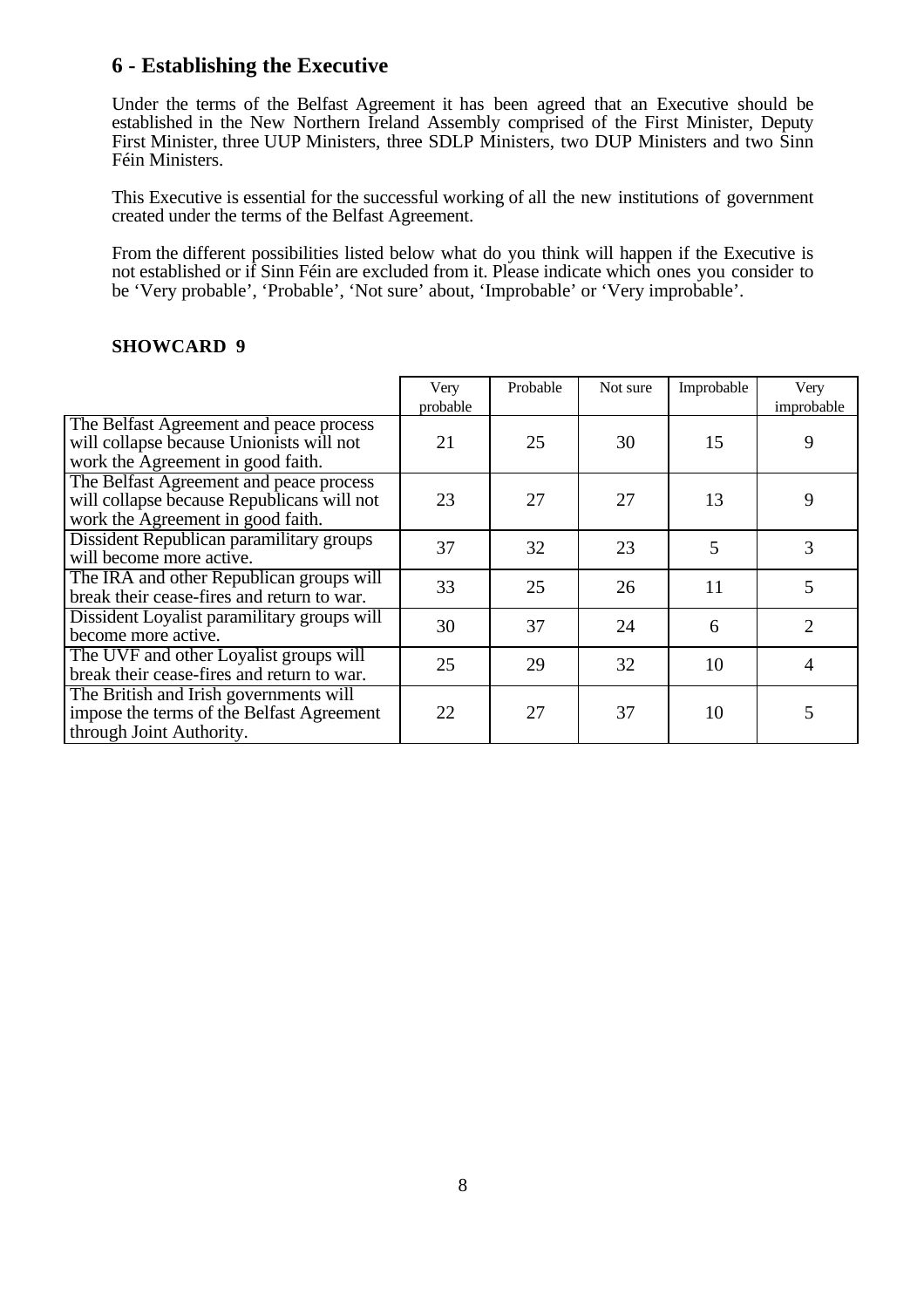## **7 – Implementation of the Belfast Agreement**

I would now like you to consider various options for making progress with the implementation of the Belfast Agreement by indicating which ones you consider to be 'Essential', 'Desirable', 'Acceptable', 'Tolerable' or 'Unacceptable'.

For the purposes of this question the meaning of 'Essential', 'Desirable', 'Acceptable', 'Tolerable' and 'Unacceptable' are outlined on this card:

## **SHOWCARD 10**

#### **Do you consider this option to be.....**

**'Essential'** - You believe this option is a necessary part of the peace process if it is to be successful and that it should be fully implemented.

**'Desirable'** - This option is not what you would consider to be 'Essential', but you think this option, or something very similar to it, is a good idea and should be put into practice.

**'Acceptable'** - This option is not what you would consider to be 'Desirable', if you were given a choice, but you could certainly 'live with it'.

**'Tolerable'** - This option is not what you want. But, as part of a successful peace process, you would be willing to put up with it.

**'Unacceptable'** - This option is completely unacceptable. You would not accept it, even as part of a successful peace process.

**You may use each of the terms 'Essential', 'Desirable', 'Acceptable', 'Tolerable' and 'Unacceptable' as many times as you wish in each question.**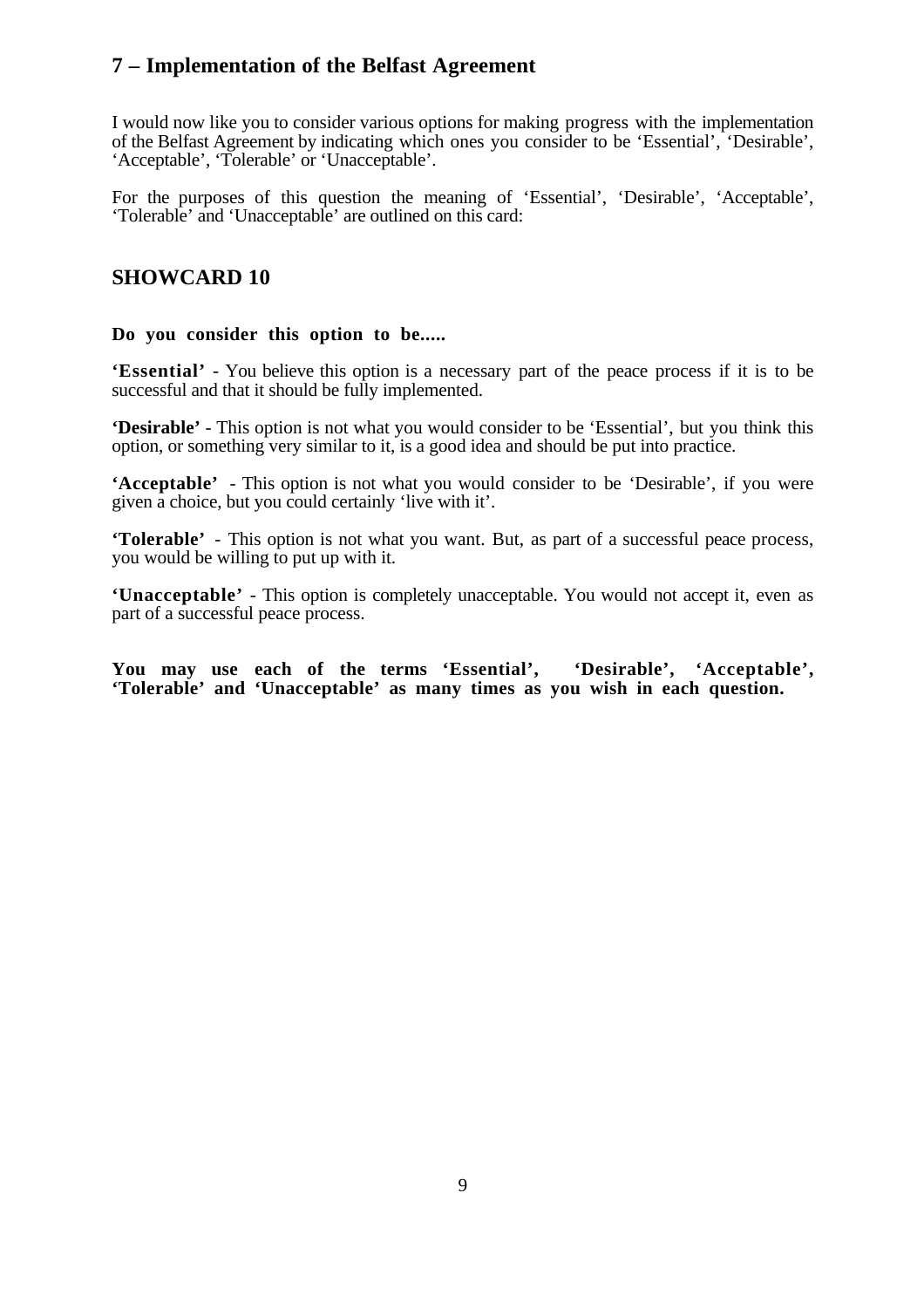Now please read this card carefully and indicate which options you consider to be 'Essential', 'Desirable', 'Acceptable', 'Tolerable' or 'Unacceptable'.

# **SHOWCARD 11**

|                                                                                                                                                                                                                                                                  | Essential | Desirable | Acceptable | Tolerable | Unacceptable |
|------------------------------------------------------------------------------------------------------------------------------------------------------------------------------------------------------------------------------------------------------------------|-----------|-----------|------------|-----------|--------------|
| The Executive of the New Northern Ireland<br>Assembly should be established, including<br>Sinn Féin, without any preconditions and<br>without any further delay.                                                                                                 | 30        | 12        | 14         | 12        | 33           |
| The Executive of the New Northern Ireland<br>Assembly should be established, including<br>Sinn Féin, and the problem of establishing a<br>credible decommissioning process should<br>be dealt with by General de Chastelain and<br>his International Commission. | 22        | 22        | 23         | 14        | 19           |
| The Executive of the New Northern Ireland<br>Assembly should be established, including<br>Sinn Féin, but they should not be allowed<br>to stay in government if the IRA do not<br>decommission within the two years allowed<br>for in the Belfast Agreement.     | 27        | 18        | 20         | 12        | 24           |
| Republicans should co-operate with the<br>RUC with a view to bringing an end to all<br>paramilitary beatings and violence.                                                                                                                                       | 49        | 22        | 14         | 6         | 9            |
| Loyalists should co-operate with the RUC<br>with a view to bringing an end to all<br>paramilitary beatings and violence.                                                                                                                                         | 48        | 24        | 15         | 7         | 6            |
| Everyone should co-operate with a new<br>agreed police service with a view to<br>bringing an end to all paramilitary beatings<br>and violence.                                                                                                                   | 48        | 22        | 17         | 7         | 7            |
| The Belfast Agreement signed and accepted<br>by the two governments, parties at the<br>Stormont Talks and people of Ireland North<br>and South should be fully implemented<br>without any further delay.                                                         | 36        | 22        | 18         | 7         | 16           |
| Contrary to the terms of the Belfast<br>Agreement - which does not link<br>decommissioning to the early release of<br>paramilitary prisoners - no more prisoners<br>should be released until their organisations<br>have made a start on decommissioning.        | 39        | 16        | 18         | 9         | 17           |